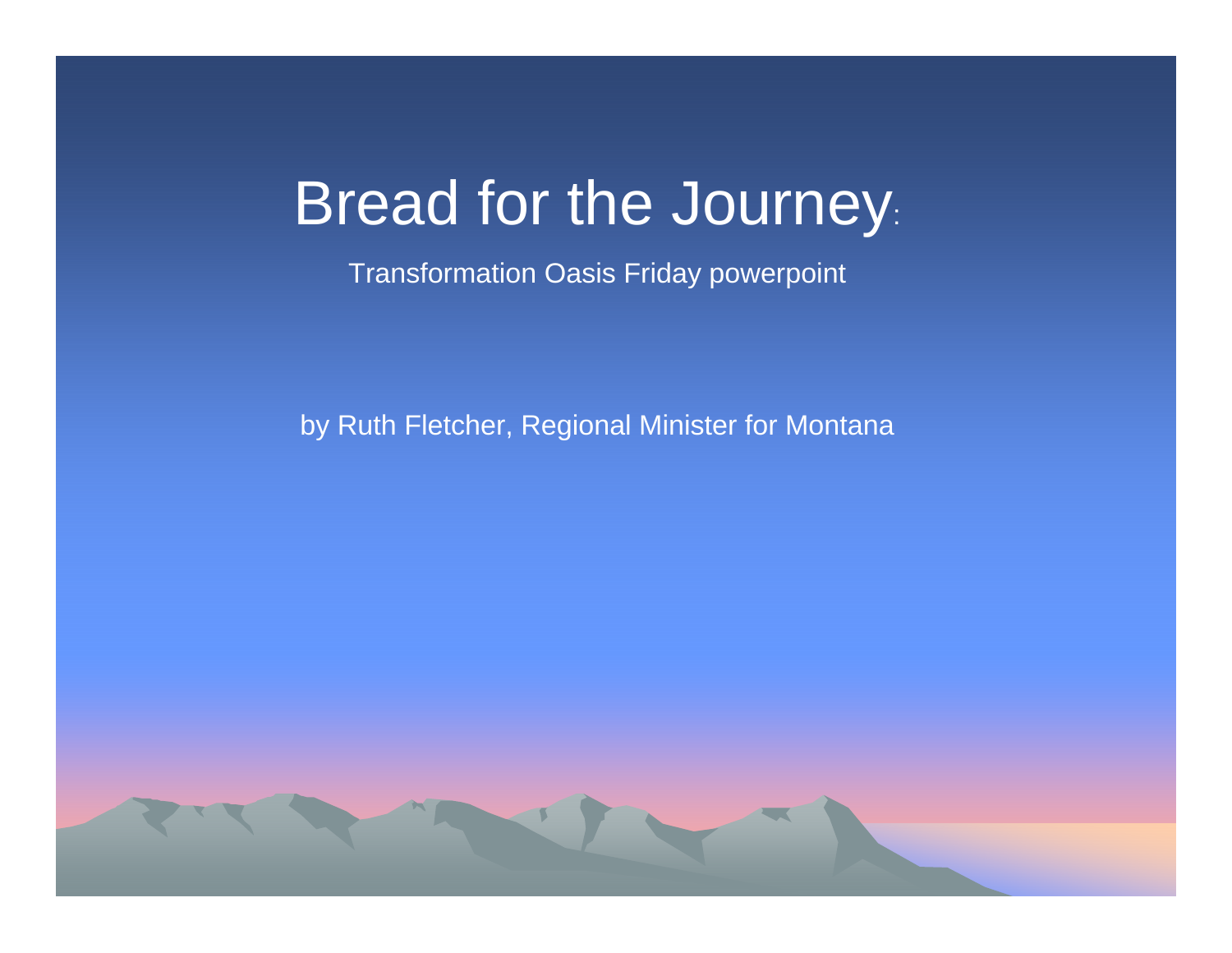What's the hardest part for you about sharing about sharing the Christian faith today?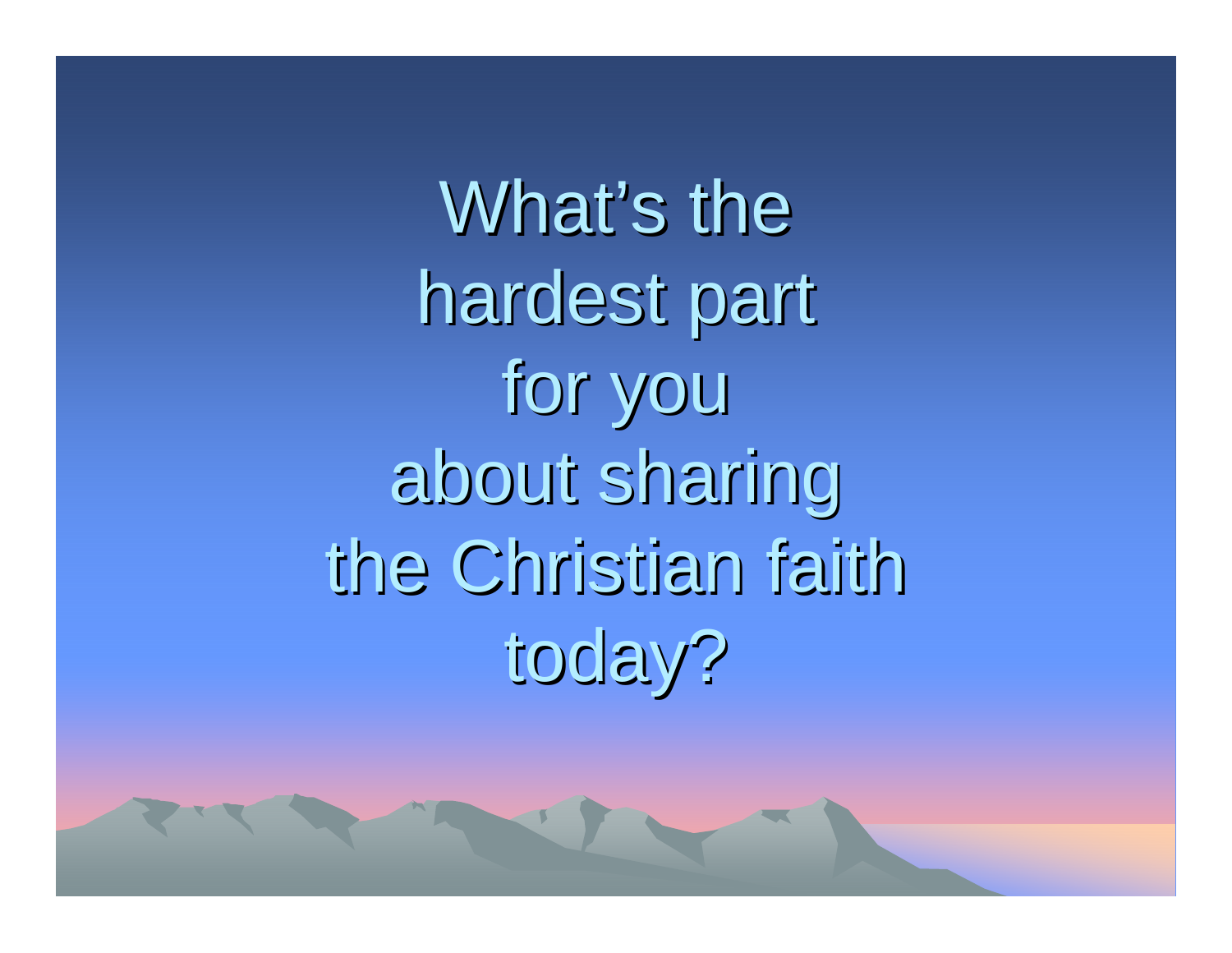## TAKE NOURISHMENT

• Personal FoodDaily Prayer

• Congregational Food Weekly Worship Systems of Care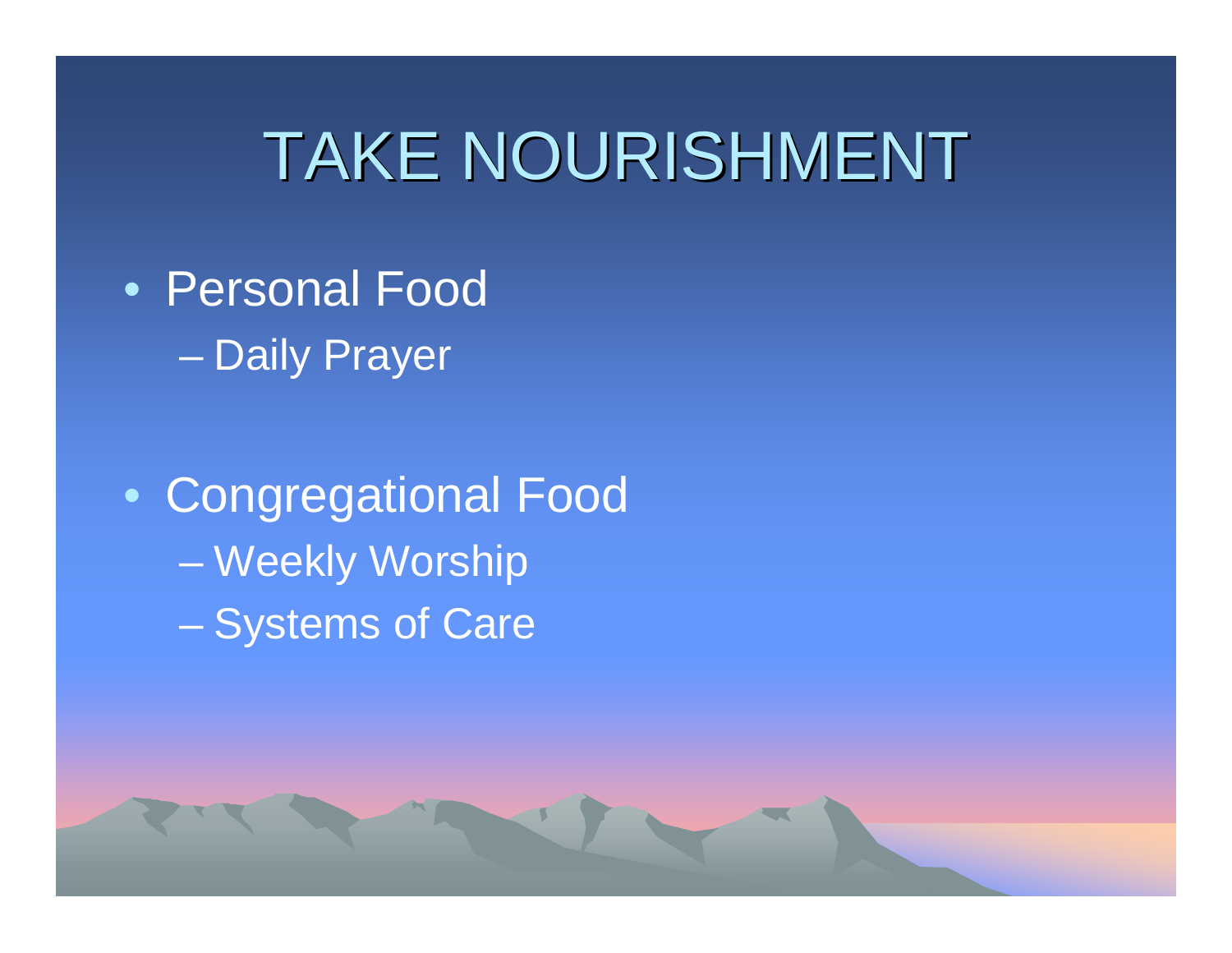## In Covenant

- With others who are doing transforming work
	- Praying together Holding each other accountable Encouraging one another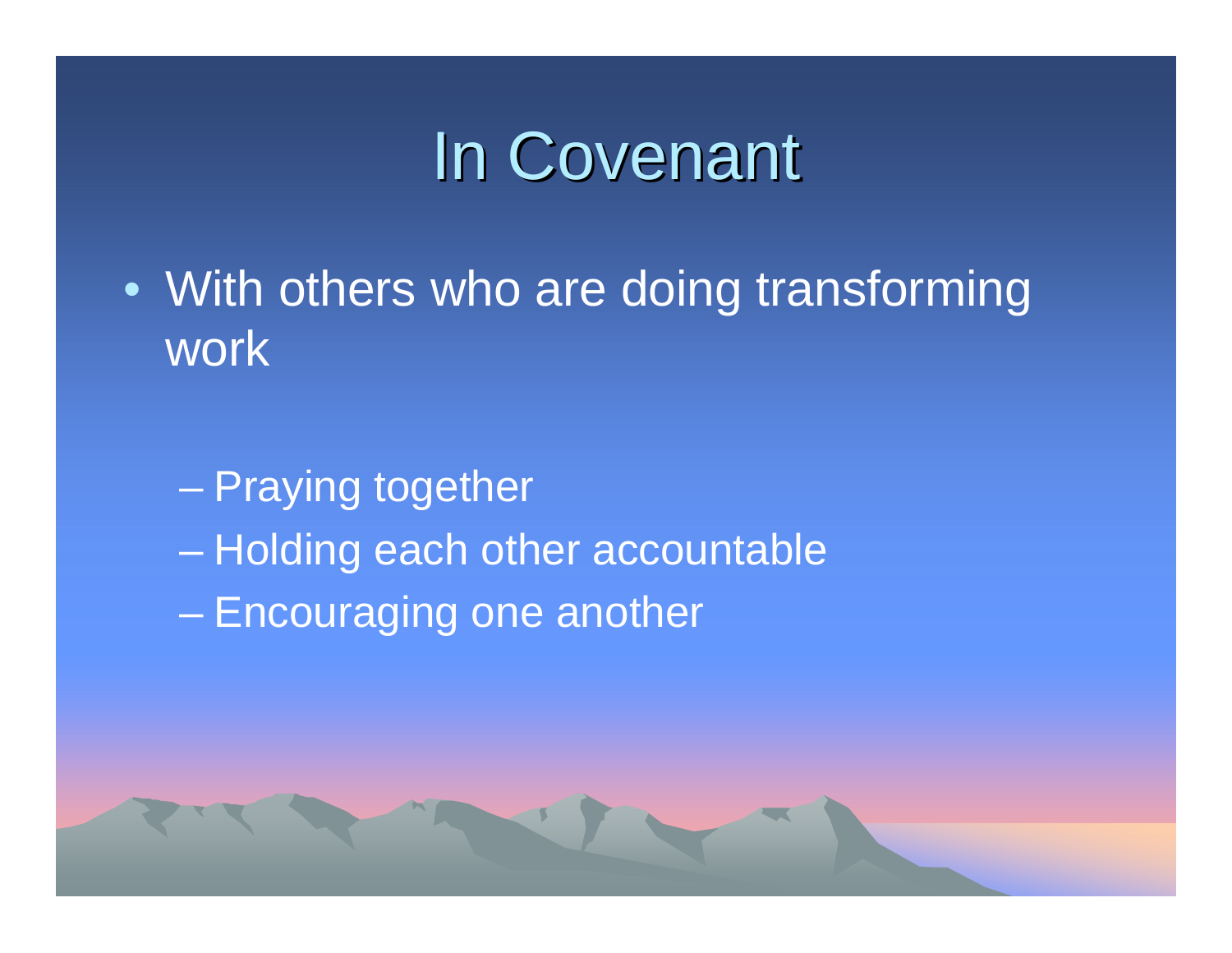## **Telling our Stories**

- What is our story?
- How has our story shaped us?
- What part of our story do we want to carry forward?
- What part of our story do we want to leave behind?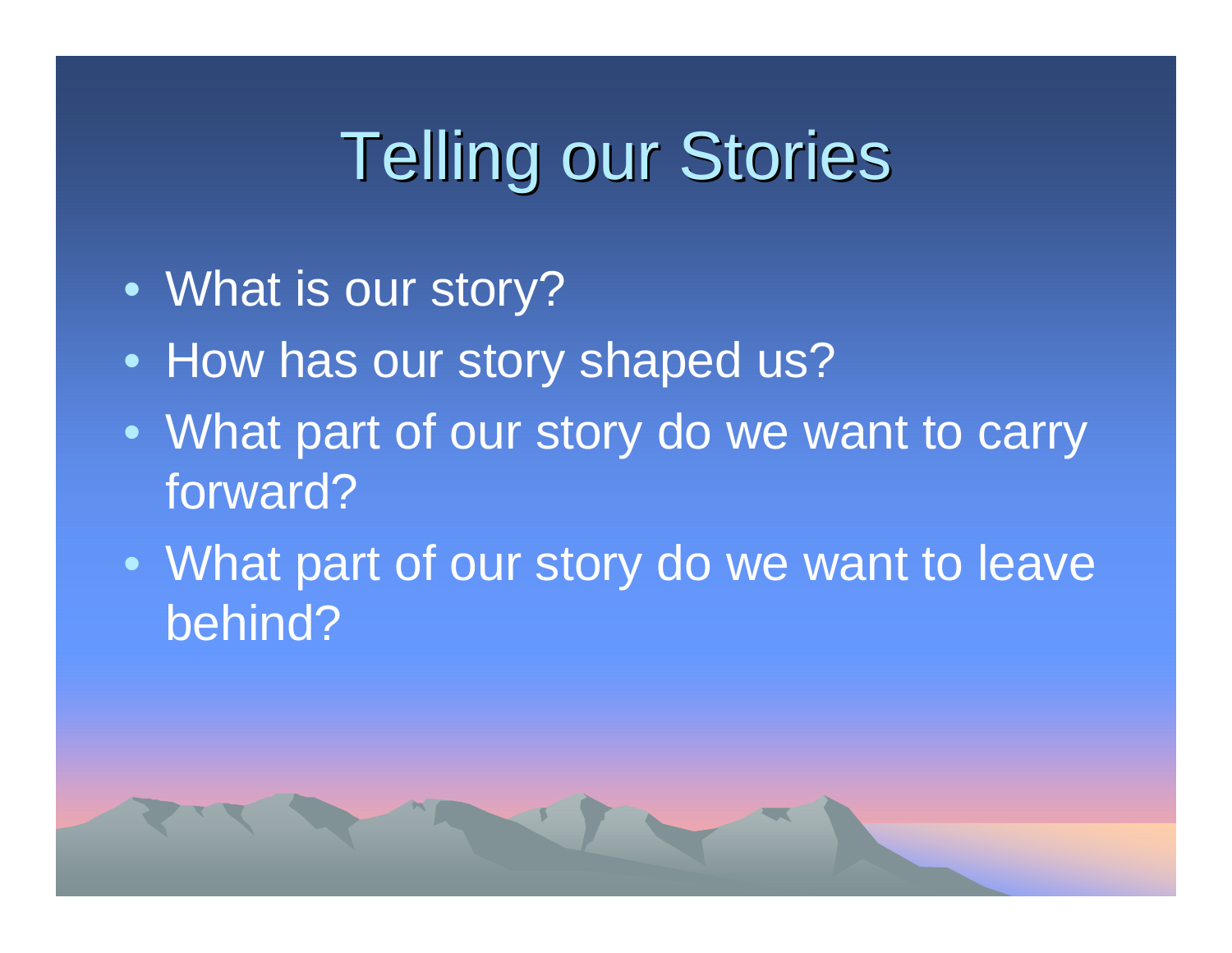CELEBRATE SMALL SUCCESSES!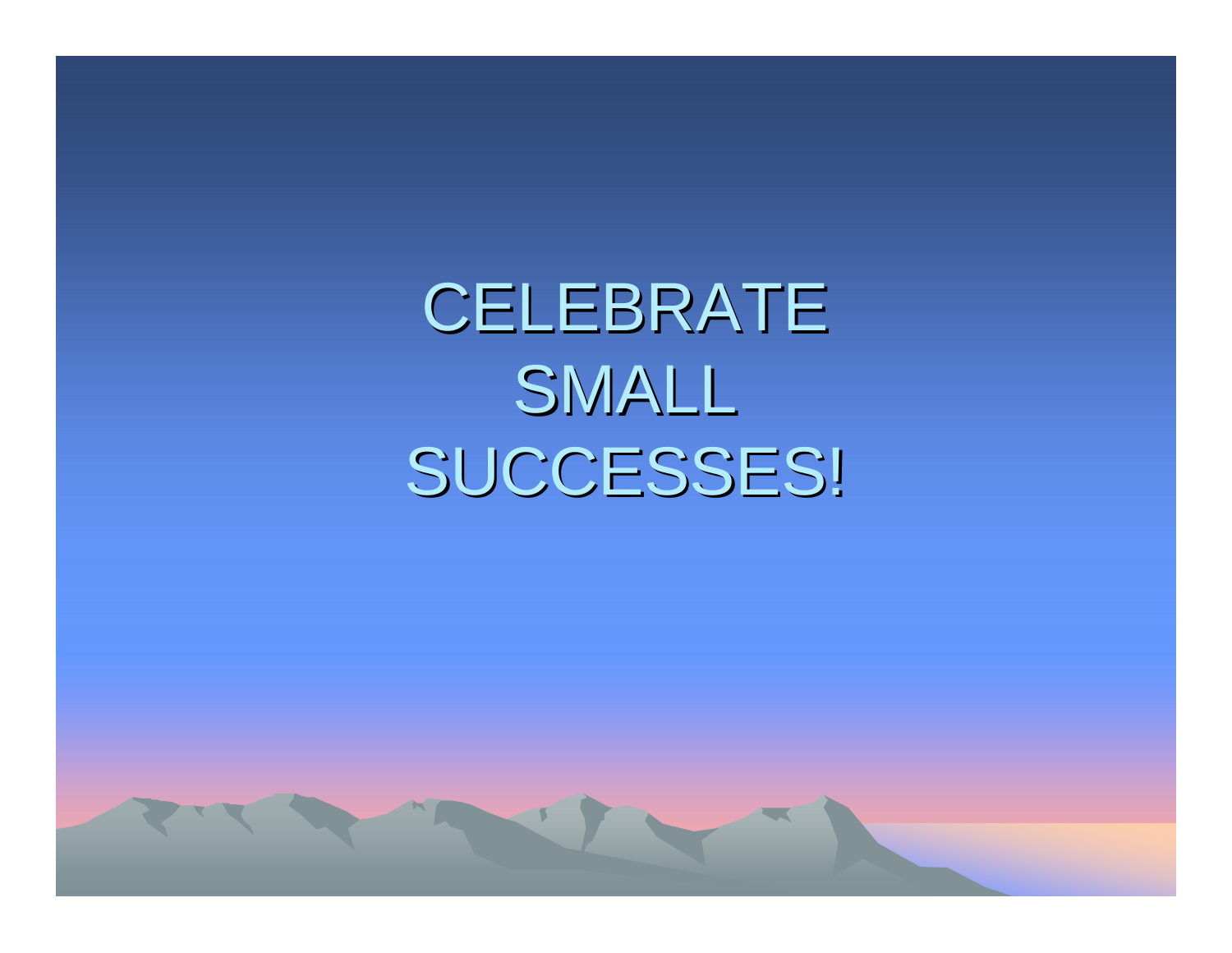What's one thing that's changed because of the transformation work you're congregation's been doing?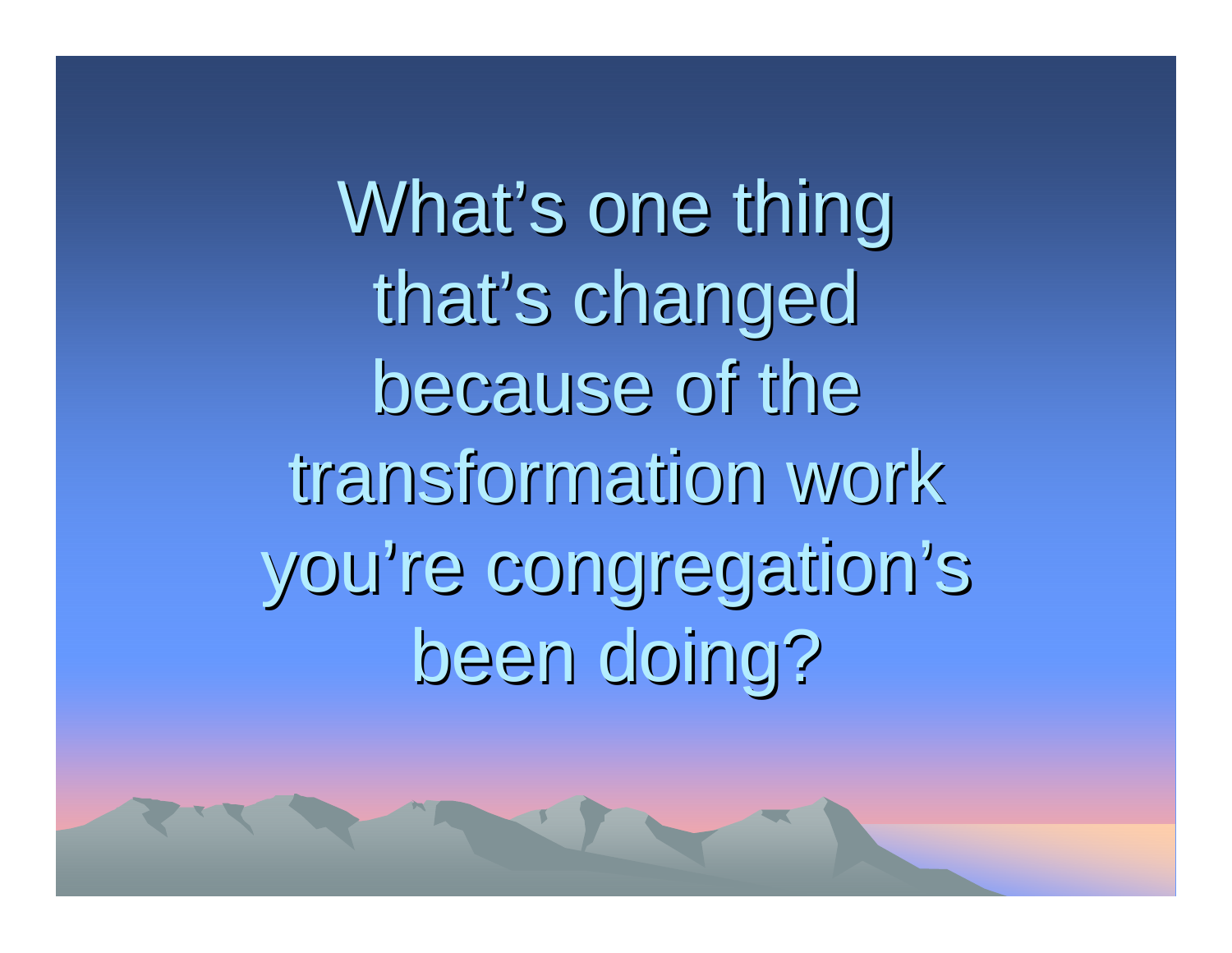## LEAVEN

Congregations come together

- To learn principles of church revitalization
- To equip themselves to take steps toward renewal
- To network and share resources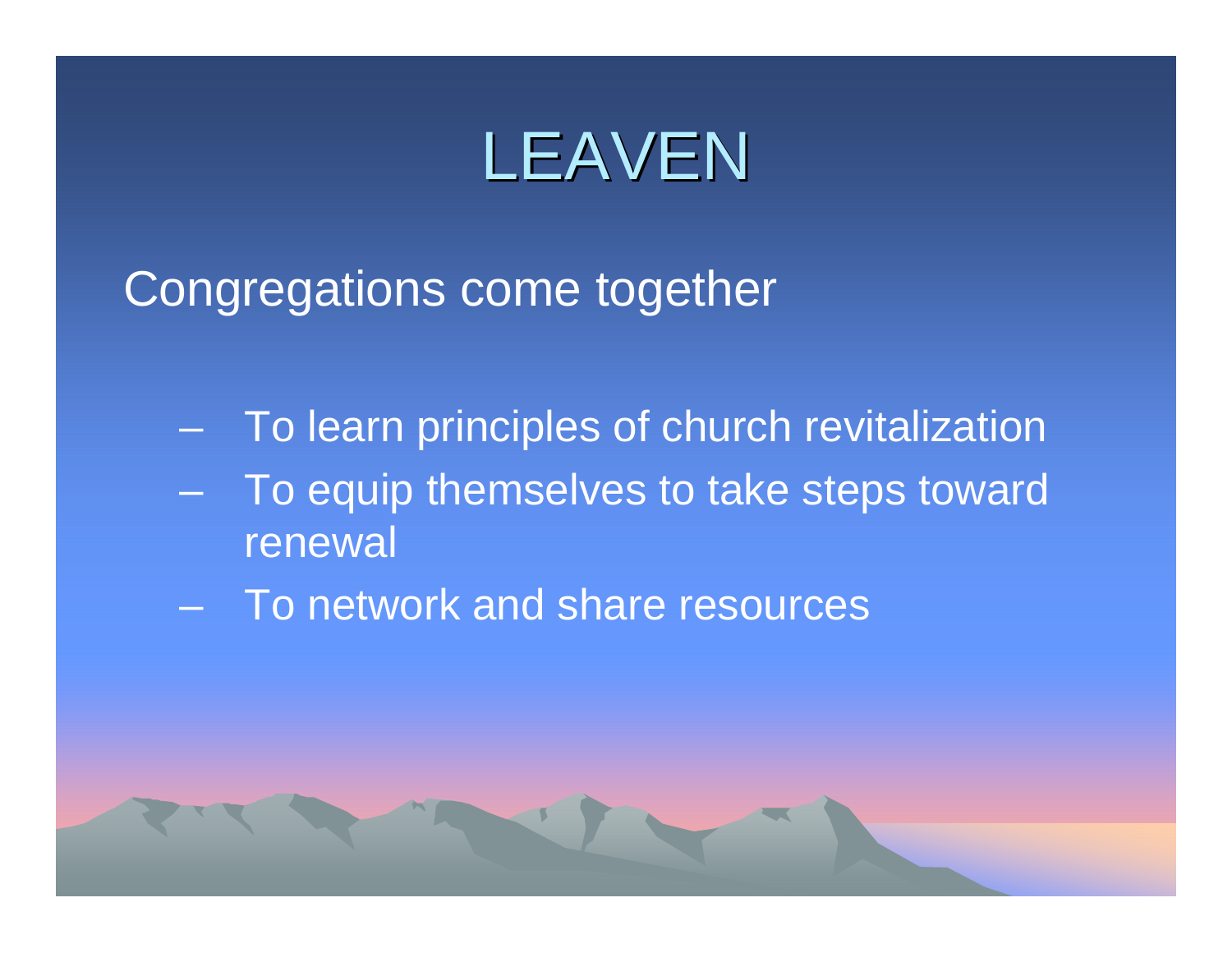

• **VITALITY**

#### • **ENERGY**

#### • **POWER OF GOD**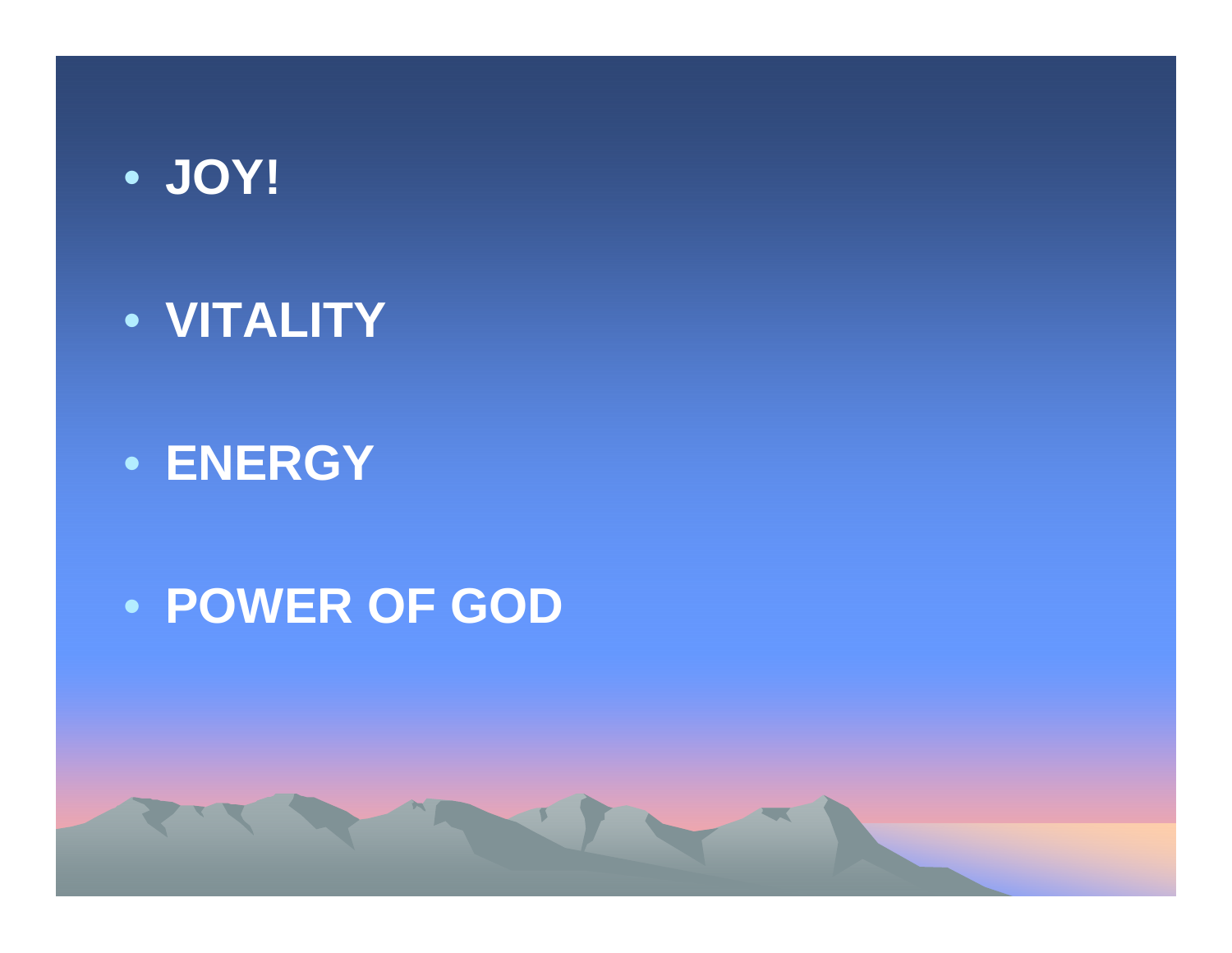# Guideposts of Hope

Saturday morning powerpoint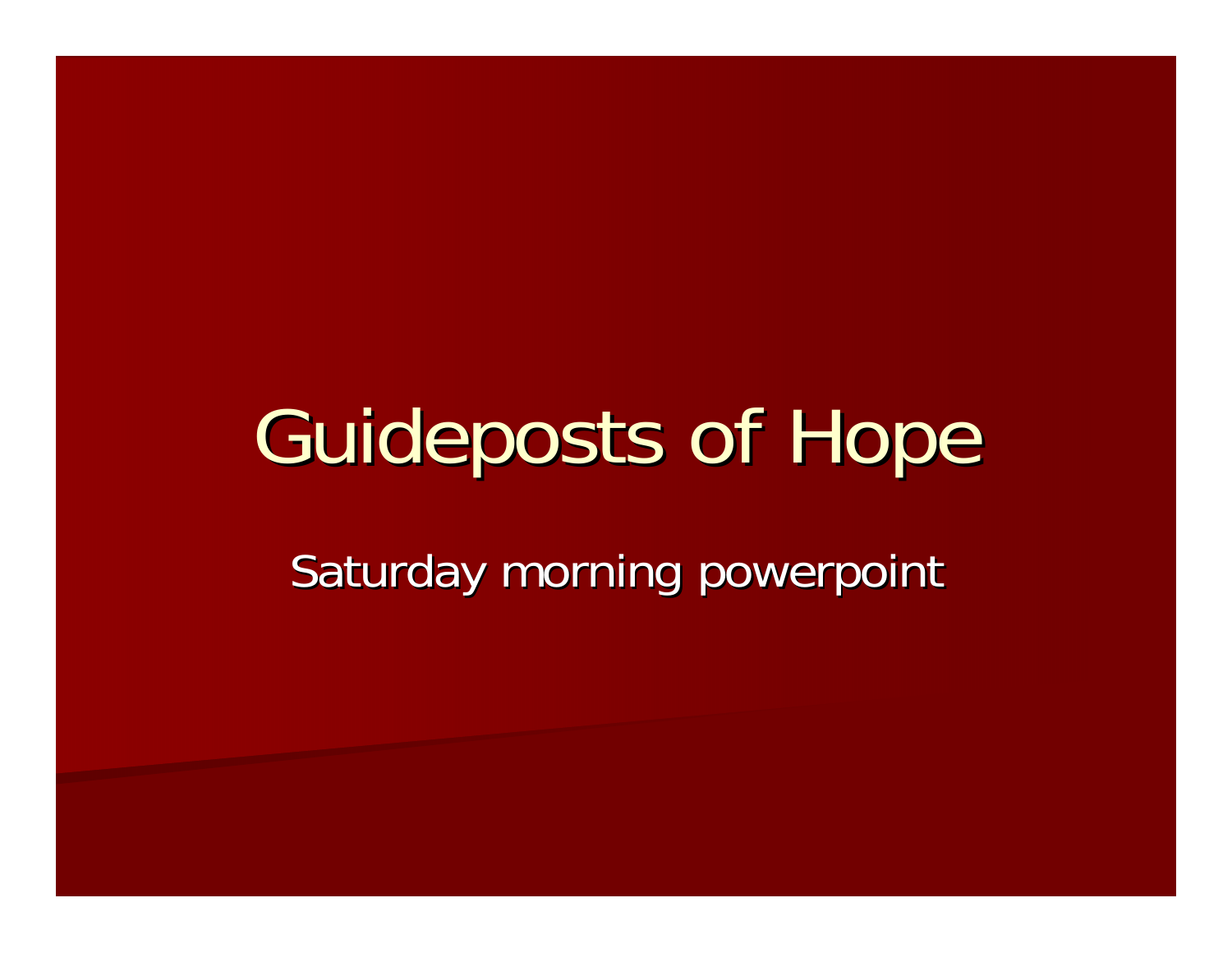## Transforming Congregations Transforming Congregations

- **Are in touch with the power and presence of God. presence of God.**
- Take from three to ten years to **experience new life and growth. experience new life and growth.**
- **understand that the leadership of the pastor is key. pastor is key.**
- Know that when it comes to the transforming process, no one-size**fits-all.**